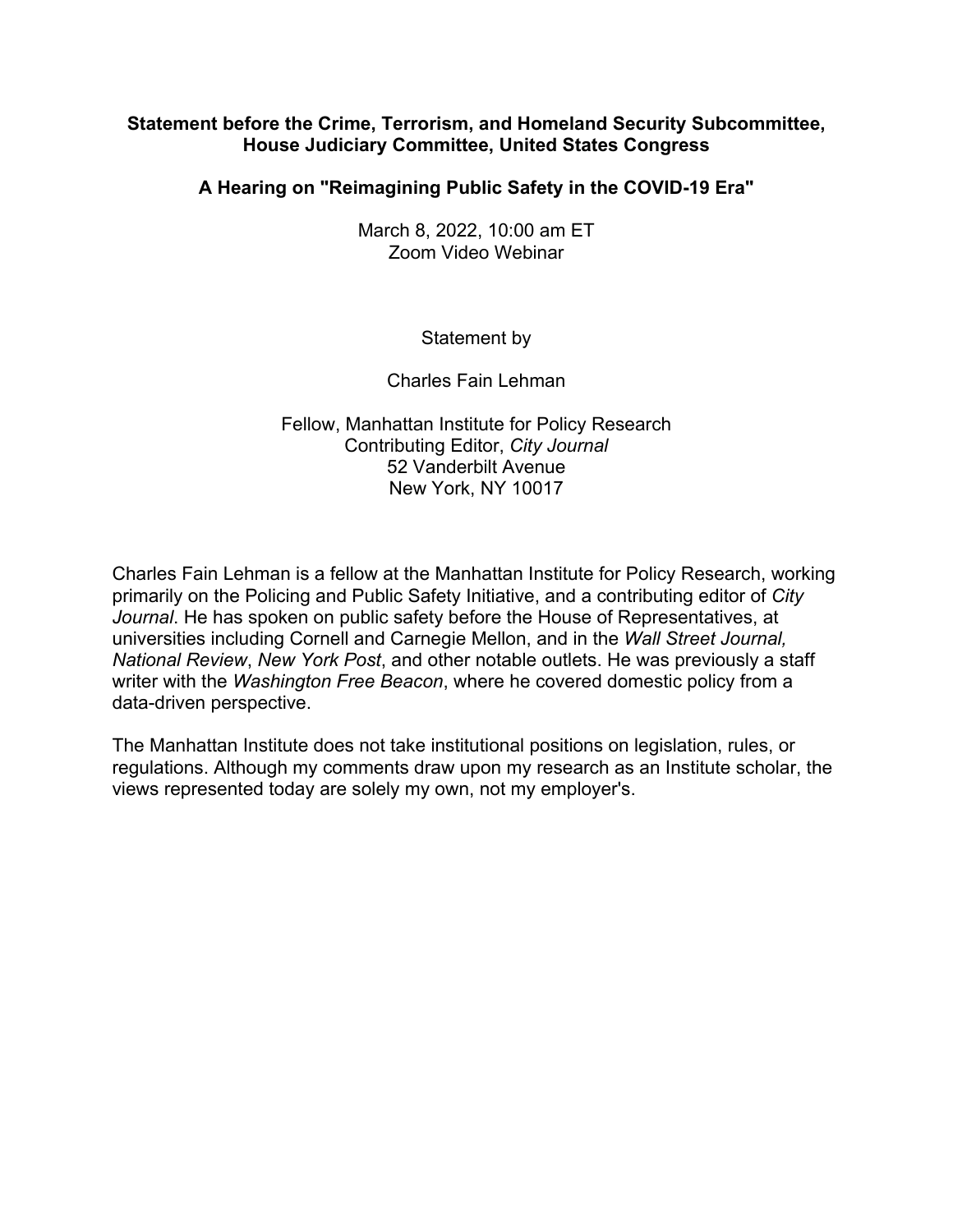### **Statement**

Thank you to the committee for the invitation to speak to you today about the future of American policing. While I am sure many of my fellow guests will call on you to redefine the role of the police in our society, I am here to challenge the idea that "reimagination" is good. My case is a simple one: police are an effective means for controlling crime. Any significant reduction in their number or responsibilities would come at substantial loss to public safety.

Crime imposes enormous cost on our society. According to one recent estimate, crime produced monetary and quality-of-life losses equivalent to \$2.6 trillion in 2017 alone.<sup>1</sup> This was before the dramatic increase in certain offenses over the past two years, including an unprecedented 25 percent spike in homicide.<sup>2</sup> Crime has significant longterm costs: one study estimates that victimization leads to losses of up to 13 percent of earnings as much as four years after the fact. $3$  These costs are borne disproportionately by our most disadvantaged citizens: In 2020, for example, the black homicide rate was 10 times the white homicide rate.

To "reimagine" policing in practice means reducing the number of police officers, or reallocating their responsibilities to other government agencies. But I sincerely doubt that we can make such changes without increasing crime's already exorbitant cost.

First, police are among our most effective tools for crime control. Decades of research supports the proposition that hiring more officers, $4$  deploying more officers in a given area,<sup>5</sup> and investing more in investigations causally reduces crime.<sup>6</sup> One widely cited estimate finds that for each dollar spent on policing, society reaps \$1.63 in social savings from crime prevented.<sup>7</sup>

Second, armed officers are needed for the risks of police work. Advocates of "reimagination" expect to send police to only the most dangerous calls. But in a country with 400 million guns, $8$  predicting danger in advance is a real challenge. In Philadelphia, for example, dispatchers routinely misassign mental health calls as crimes and crimes as mental health calls. $9$  In 2019, 15 officers were killed and thousands assaulted during routine activities like traffic stops or handling mentally ill individuals.<sup>10</sup> Recent deaths of social workers sent in to such situations highlights the dangers of even mundane policing.11

Third, it is more efficient to concentrate responsibility for public order in a single agency, rather than "unbundling" across many agencies. Divvying up police duties among smaller groups of social workers, violence interrupters, and other civilian employees inevitably leads to excess demand for some agencies and slack capacity in others. Centralizing responsibilities preserves a more-responsive civil service, key to both controlling crime and engaging the public.<sup>12</sup>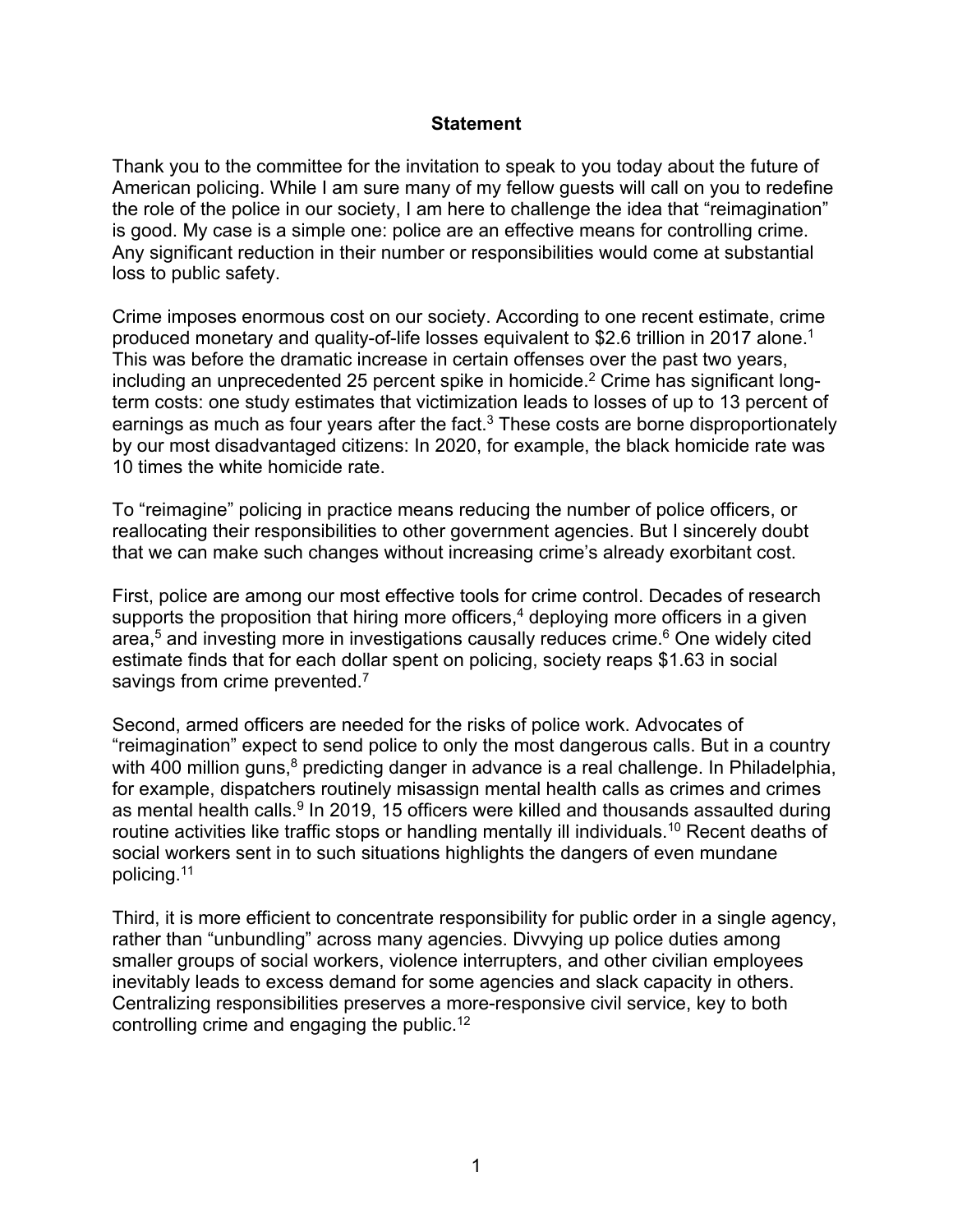In contrast to the proven effectiveness of police, proposals to "reimagine" policing are generally either misguided, lacking in evidentiary support, or address only a small fraction of what police do.

The most popular "reimagination" is the replacement of police with "community violence interruption," a strategy which, as President Biden put it in his State of the Union address, involves "trusted messengers breaking the cycle of violence and trauma and giving young people hope." <sup>13</sup> Yet violence interruption programs routinely show mixed efficacy, reducing only some measures of violence in some areas, and even sometimes resulting in increases in violence.<sup>14</sup> As Texas A&M University crime-focused economist Jennifer Doleac put it, "the evidence on this strategy … is extremely weak. We basically have no idea if it works. But even the correlational studies aren't consistently finding beneficial effects, which should give us pause."<sup>15</sup>

Another popular idea is to shift mental health and homelessness-related calls to a separate civilian agency. Model implementations like Eugene, Oregon's CAHOOTS program have existed for a long time. But they do not, in fact, pick up much police work: Only 5 to 8 percent of Eugene calls for police service are fully diverted to CAHOOTS, and the agency spends most of its time on welfare checks and transport.<sup>16</sup> An average of just 3 percent of 911 calls to police across nine major cities are for mental or medical illness.17

Lastly, many insist that municipal dollars spent on policing would be better spent on housing, education, or social services. This argument depends invariably on misleading estimates of the true level of police funding. Across all levels of government, police account for less than 3 percent of spending, a relatively small sum that would not obviously yield greater returns if diverted to other budget functions.18

This is not to say that there are no non-police interventions that can reduce crime. There is great promise in approaches that reduce public disorder, including greening public spaces, clearing vacant lots, and increasing street lighting.19 But these interventions, as with any that works by facilitating community self-policing, are backstopped by strong and effective law enforcement.<sup>20</sup> It is good to better equip, better train, and better oversee our police officers. But we should never imagine that we can dramatically reduce their footprint or replace them entirely. To "reimagine" policing invariably means a new wave of crime, a wave that will crush our worst-off citizens for decades to come.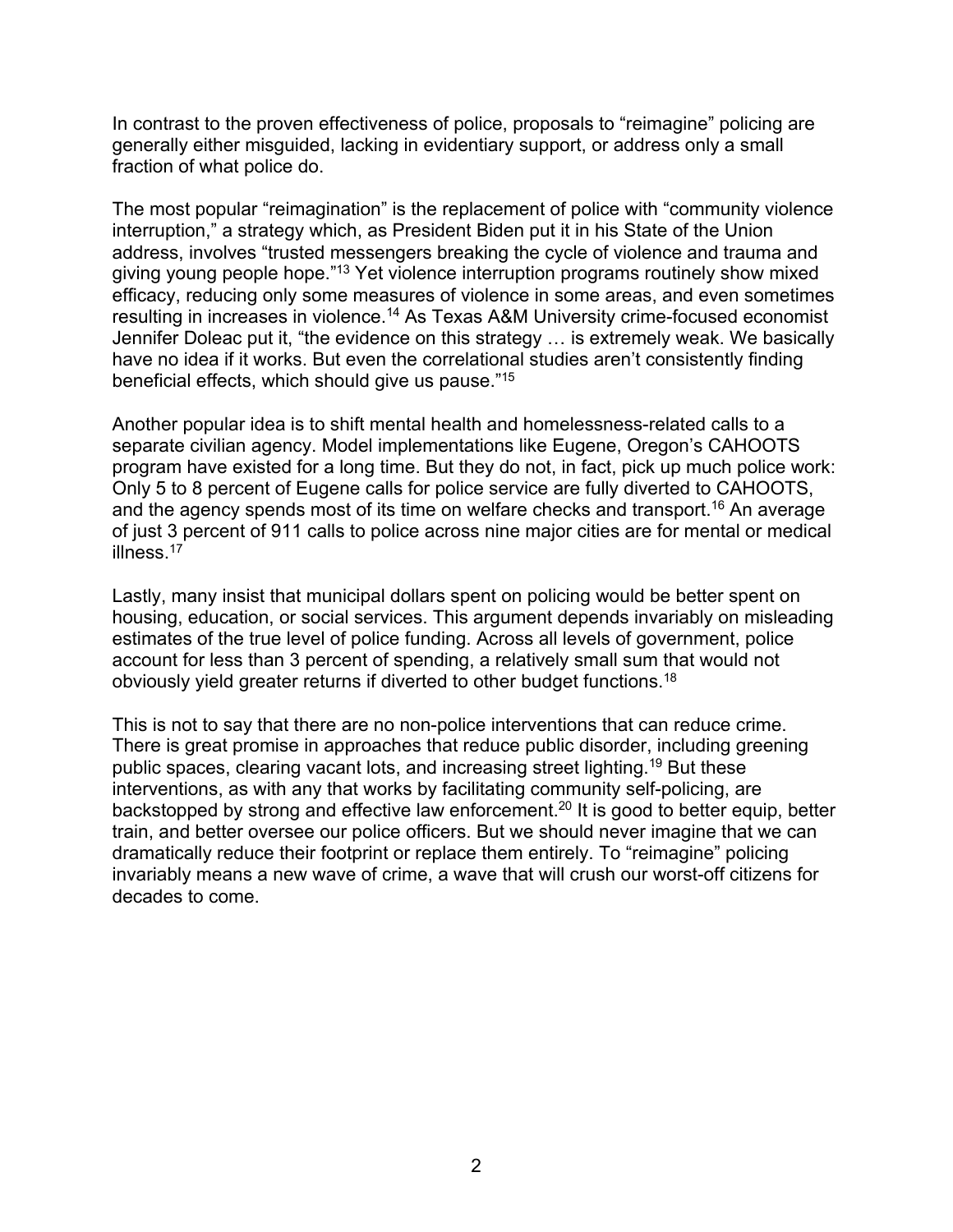#### **Notes**

<sup>1</sup> Ted R. Miller et al., "Incidence and Costs of Personal and Property Crimes in the United States, 2017," SSRN Scholarly Paper (Rochester, NY: Social Science Research Network, October 6, 2020), https://doi.org/10.2139/ssrn.3514296.

<sup>2</sup> Jeff Asher, "Murder Rate Remains Elevated as New Crime Reporting System Begins," *The New York Times*, March 16, 2021, sec. The Upshot, https://www.nytimes.com/2021/03/16/upshot/murder-rateusa.html.

<sup>3</sup> Anna Bindler and Nadine Ketel, "Scaring or Scarring? Labour Market Effects of Criminal Victimisation," *Journal of Labor Economics*, December 17, 2021, https://doi.org/10.1086/718515.

<sup>4</sup> William N. Evans and Emily G. Owens, "COPS and Crime," *Journal of Public Economics* 91, no. 1 (February 1, 2007): 181–201, https://doi.org/10.1016/j.jpubeco.2006.05.014; Steven Mello, "More COPS, Less Crime," *Journal of Public Economics* 172 (April 2019): 174–200,

https://doi.org/10.1016/j.jpubeco.2018.12.003; Aaron Chalfin et al., "Police Force Size and Civilian Race" (National Bureau of Economic Research, December 14, 2020), https://doi.org/10.3386/w28202.

<sup>5</sup> Jonathan Klick and Alexander Tabarrok, "Using Terror Alert Levels to Estimate the Effect of Police on Crime," *The Journal of Law and Economics* 48, no. 1 (April 1, 2005): 267–79,

https://doi.org/10.1086/426877; Sarit Weisburd, "Police Presence, Rapid Response Rates, and Crime Prevention," *The Review of Economics and Statistics*, December 16, 2019, 1–45, https://doi.org/10.1162/rest\_a\_00889.

 $6$  For a review of the relevant literature see Anthony A. Braga, "Improving Police Clearance Rates of Shootings: A Review of the Evidence" (New York, NY: Manhattan Institute for Policy Research, July 20, 2021), https://www.manhattan-institute.org/improving-police-clearance-rates-shootings-review-evidence. <sup>7</sup> Aaron Chalfin and Justin McCrary, "Are U.S. Cities Underpoliced? Theory and Evidence," *The Review of Economics and Statistics* 100, no. 1 (March 2018): 167–86, https://doi.org/10.1162/REST\_a\_00694. <sup>8</sup> Aaron Karp, "Estimating Global Civilian-Held Firearms Numbers" (Small Arms Survey, June 2018), https://www.smallarmssurvey.org/sites/default/files/resources/SAS-BP-Civilian-Firearms-Numbers.pdf. <sup>9</sup> Jerry H. Ratcliffe, "Policing and Public Health Calls for Service in Philadelphia," *Crime Science* 10, no. 1 (March 2, 2021): 5, https://doi.org/10.1186/s40163-021-00141-0.

<sup>10</sup> Criminal Justice Information Services Division, "2019 Law Enforcement Officers Killed and Assaulted" (Federal Bureau of Investigations), accessed March 4, 2022, https://ucr.fbi.gov/leoka/2019/home.

<sup>11</sup> see e.g. Kyle Morris, "Baltimore Safe Streets Social Worker Killed in Quadruple Shooting," *Fox News*, January 22, 2022, https://www.foxnews.com/us/baltimore-social-worker-killed-quadruple-shooting; Emily Crane, "Illinois Child Welfare Worker Fatally Stabbed during Home Visit," *New York Post* (blog), January 6, 2022, https://nypost.com/2022/01/06/illinois-child-welfare-worker-fatally-stabbed-during-home-visit/; Debora Villalon, "Social Worker Allegedly Killed by Teen She Was Trying to Help," *KTVU FOX 2*, March 23, 2020, https://www.ktvu.com/news/social-worker-allegedly-killed-by-teen-she-was-trying-to-help.

<sup>12</sup> For sharing this insight I thank professor Jonathan Caulkins, H. Guyford Stever University Professor of Operations Research and Public Policy, Heinz College, Carnegie Mellon University.

<sup>13</sup> Politico Staff, "Full Text: Biden State of the Union 2022 Transcript," *POLITICO*, March 1, 2022, https://www.politico.com/news/2022/03/01/biden-state-of-the-union-2022-transcript-full-text-00013009. <sup>14</sup> In Chicago, a community violence reduction intervention had no significant effect on gang homicides: Wesley G Skogan et al., "Evaluation of CeaseFire-Chicago" (National Institute of Justice, March 2008), https://nij.ojp.gov/library/publications/evaluation-ceasefire-chicago; In New York, a "Cure Violence" intervention had a significant effect in only one of two treated neighborhoods: Sheyla A. Delgado et al., "The Effects of Cure Violence in the South Bronx and East New York, Brooklyn," Denormalizing Violence (New York, NY: Research and Evaluation Center at John Jay College of Criminal Justice City University of New York, October 2017), https://johnjayrec.nyc/wp-

content/uploads/2017/10/CVinSoBronxEastNY.pdf; In Pittsburgh, violence rose in treated neighborhoods following implementation: Jeremy M Wilson et al., *Community-Based Violence Prevention: An Assessment of Pittsurgh's One Vision, One Life Program* (Santa Monica, CA: RAND, 2011), https://www.rand.org/content/dam/rand/pubs/monographs/2011/RAND\_MG947-1.sum.pdf.

<sup>15</sup> Jennifer Doleac and Anna Harvey, "Reducing Gun Violence: What Do the Experts Think?," *Niskanen Center* (blog), August 5, 2021, https://www.niskanencenter.org/reducing-gun-violence-what-do-theexperts-think/.